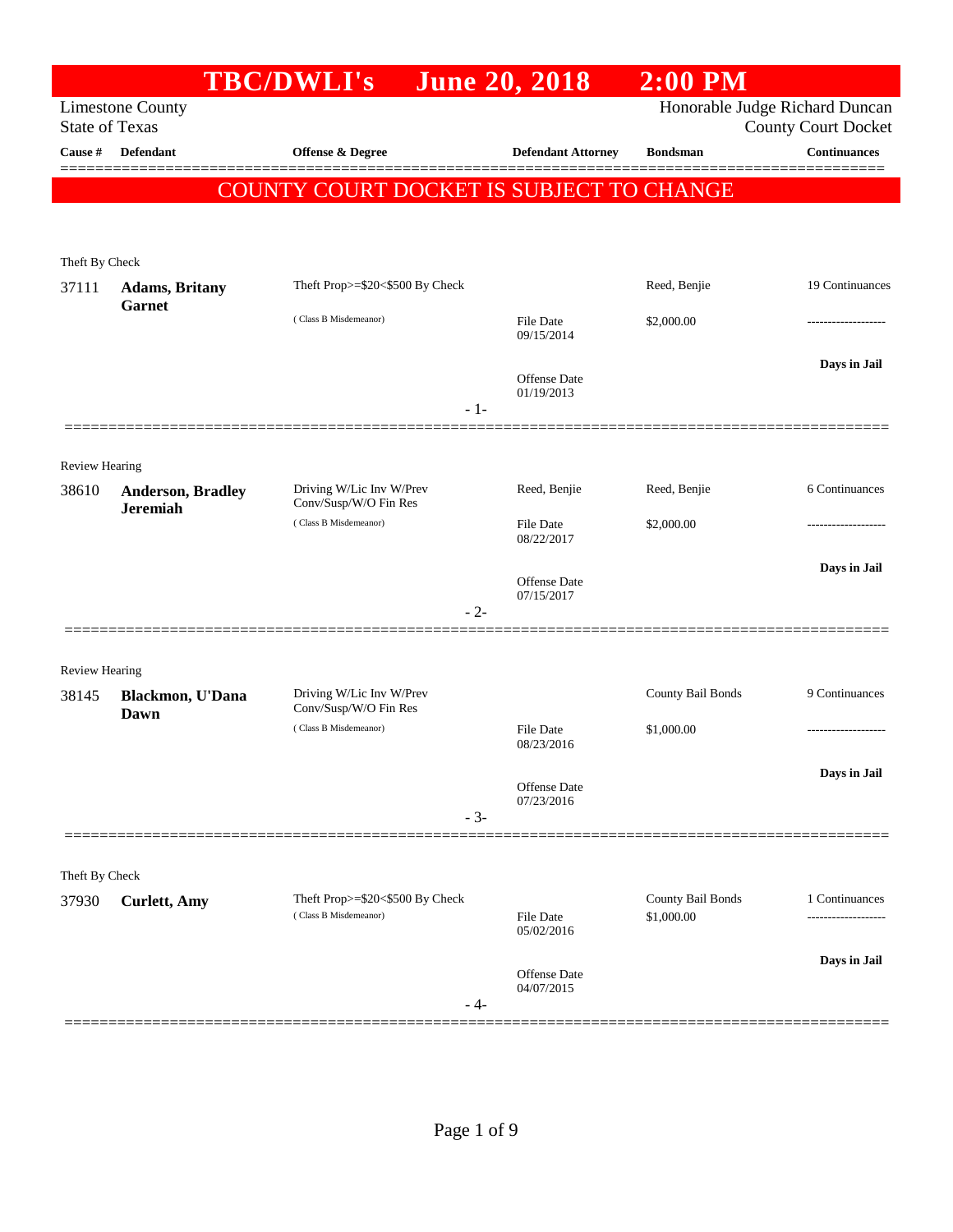|                                |                            | <b>TBC/DWLI's</b>                              | <b>June 20, 2018</b>           | $2:00$ PM         |                                |
|--------------------------------|----------------------------|------------------------------------------------|--------------------------------|-------------------|--------------------------------|
|                                | <b>Limestone County</b>    |                                                |                                |                   | Honorable Judge Richard Duncan |
| <b>State of Texas</b>          |                            |                                                |                                |                   | <b>County Court Docket</b>     |
| Cause #                        | Defendant                  | Offense & Degree                               | <b>Defendant Attorney</b>      | <b>Bondsman</b>   | <b>Continuances</b><br>======= |
|                                |                            | COUNTY COURT DOCKET IS SUBJECT TO CHANGE       |                                |                   |                                |
|                                |                            |                                                |                                |                   |                                |
| Review Hearing                 |                            |                                                |                                |                   |                                |
| 38445                          | Douglas, Vidal             | Driving W/Lic Inv W/Prev                       |                                | Personal Bond     | 3 Continuances                 |
|                                | <b>Bernard</b>             | Conv/Susp/W/O Fin Res<br>(Class B Misdemeanor) | File Date                      | \$1,000.00        |                                |
|                                |                            |                                                | 04/24/2017                     |                   |                                |
|                                |                            |                                                | Offense Date                   |                   | Days in Jail                   |
|                                |                            | $-5-$                                          | 02/26/2017                     |                   |                                |
|                                |                            |                                                |                                |                   |                                |
|                                |                            |                                                |                                |                   |                                |
| Review Hearing<br>38594        | Douglas, Vidal             | Bail Jumping And Fail To Appear                |                                | EZ Out Bail Bonds | 3 Continuances                 |
|                                | <b>Bernard</b>             | (Class A Misdemeanor)                          |                                |                   |                                |
|                                |                            |                                                | File Date<br>08/10/2017        | \$2,000.00        |                                |
|                                |                            |                                                |                                |                   | Days in Jail                   |
|                                |                            |                                                | Offense Date<br>08/03/2017     |                   |                                |
|                                |                            | $-6-$                                          |                                |                   |                                |
|                                |                            |                                                |                                |                   |                                |
| <b>Review Hearing</b><br>37760 | <b>Estes, Thomas Wayne</b> | Driving W/Lic Inv W/Prev                       |                                | Personal Bond     | 20 Continuances                |
|                                |                            | Conv/Susp/W/O Fin Res<br>(Class B Misdemeanor) | <b>File Date</b>               | \$2,000.00        | .                              |
|                                |                            |                                                | 12/22/2015                     |                   |                                |
|                                |                            |                                                | Offense Date                   |                   | Days in Jail                   |
|                                |                            | $-7-$                                          | 11/19/2015                     |                   |                                |
|                                |                            |                                                |                                |                   |                                |
| Review Hearing                 |                            |                                                |                                |                   |                                |
| 37802                          | <b>Estes, Thomas Wayne</b> | Bail Jumping And Fail To Appear                |                                | Personal Bond     | 20 Continuances                |
|                                |                            | (Class A Misdemeanor)                          | <b>File Date</b><br>01/27/2016 | \$2,000.00        |                                |
|                                |                            |                                                |                                |                   | Days in Jail                   |
|                                |                            |                                                | Offense Date<br>01/07/2016     |                   |                                |
|                                |                            | $-8-$                                          |                                |                   |                                |
|                                |                            |                                                |                                |                   |                                |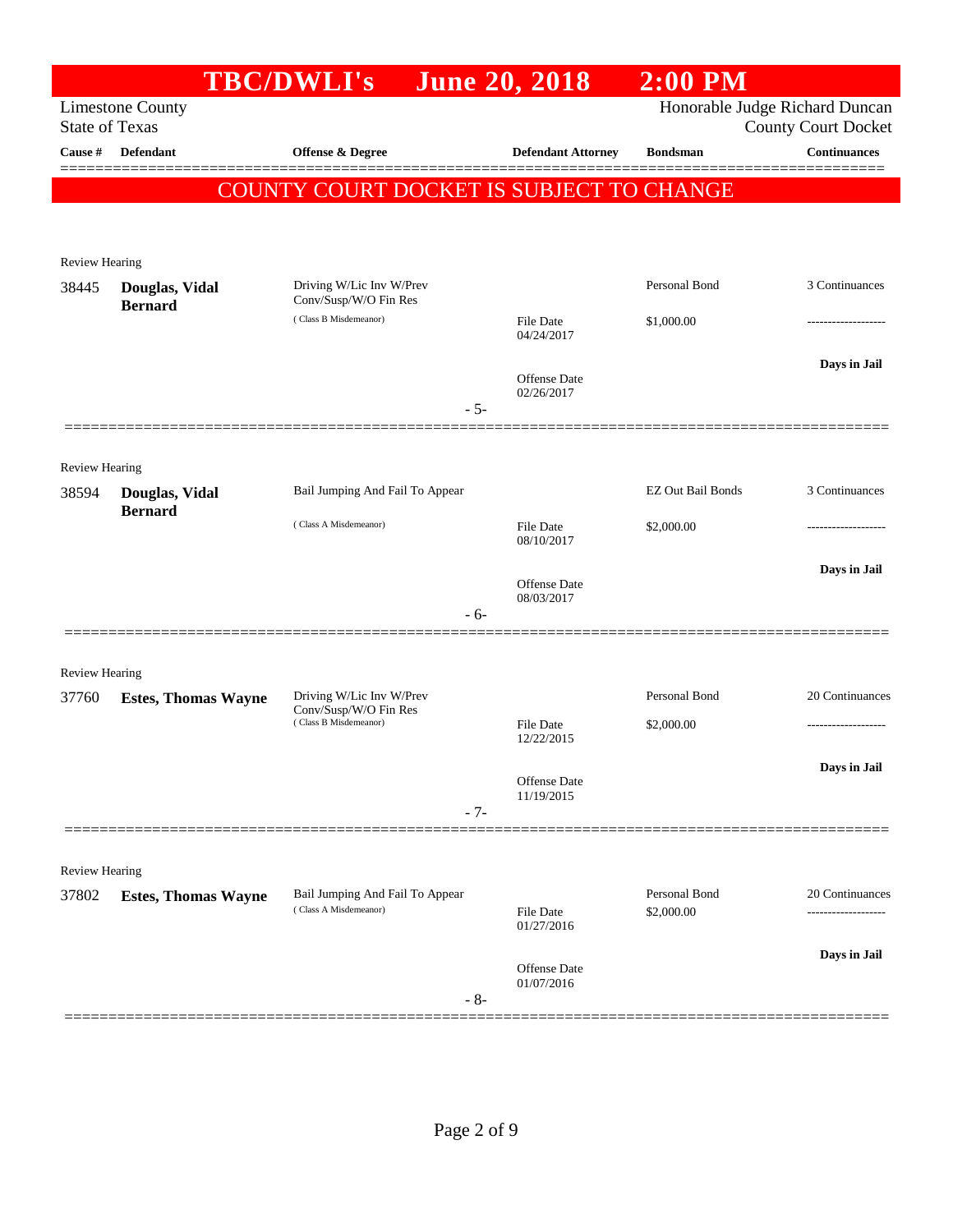|                         |                            | <b>TBC/DWLI's</b>                                        | <b>June 20, 2018</b>              | $2:00$ PM                         |                            |
|-------------------------|----------------------------|----------------------------------------------------------|-----------------------------------|-----------------------------------|----------------------------|
| <b>State of Texas</b>   | <b>Limestone County</b>    |                                                          |                                   | Honorable Judge Richard Duncan    | <b>County Court Docket</b> |
| Cause $\#$              | <b>Defendant</b>           | <b>Offense &amp; Degree</b>                              | <b>Defendant Attorney</b>         | <b>Bondsman</b>                   | <b>Continuances</b>        |
|                         |                            | COUNTY COURT DOCKET IS SUBJECT TO CHANGE                 |                                   |                                   |                            |
|                         |                            |                                                          |                                   |                                   |                            |
| <b>Status Hearing</b>   |                            |                                                          |                                   |                                   |                            |
| 38515                   | <b>Estes, Thomas Wayne</b> | Bail Jumping And Fail To Appear<br>(Class A Misdemeanor) |                                   | Freebird Bail Bonds               | 6 Continuances             |
|                         |                            |                                                          | <b>File Date</b><br>05/26/2017    | \$3,000.00                        |                            |
|                         |                            |                                                          | Offense Date                      |                                   | Days in Jail               |
|                         |                            | $-9-$                                                    | 05/17/2017                        |                                   |                            |
|                         |                            |                                                          |                                   |                                   |                            |
| <b>Status Hearing</b>   |                            |                                                          |                                   |                                   |                            |
| 38516                   | <b>Estes, Thomas Wayne</b> | Bail Jumping And Fail To Appear<br>(Class A Misdemeanor) | <b>File Date</b>                  | Freebird Bail Bonds<br>\$3,000.00 | 6 Continuances             |
|                         |                            |                                                          | 05/26/2017                        |                                   |                            |
|                         |                            |                                                          | <b>Offense</b> Date<br>05/17/2017 |                                   | Days in Jail               |
|                         |                            | $-10-$                                                   |                                   |                                   |                            |
|                         |                            |                                                          |                                   |                                   |                            |
| Theft By Check<br>37877 | Garcia, Jose               | Theft Prop >=\$100<\$750                                 |                                   | Reed, Benjie                      | 22 Continuances            |
|                         |                            | (Class B Misdemeanor)                                    | File Date<br>03/31/2016           | \$1,000.00                        |                            |
|                         |                            |                                                          |                                   |                                   | <b>21 Days in Jail</b>     |
|                         |                            |                                                          | <b>Offense Date</b><br>10/01/2015 |                                   |                            |
|                         |                            | $-11-$                                                   |                                   |                                   |                            |
| Review Hearing          |                            |                                                          |                                   |                                   |                            |
| 38707                   | Grayson, Gwendolyn         | Driving W/Lic Inv W/Prev                                 |                                   | County Bail Bonds                 | 5 Continuances             |
|                         | <b>Denice</b>              | Conv/Susp/W/O Fin Res<br>(Class B Misdemeanor)           | File Date                         | \$1,500.00                        |                            |
|                         |                            |                                                          | 10/26/2017                        |                                   | Days in Jail               |
|                         |                            |                                                          | <b>Offense Date</b><br>08/30/2017 |                                   |                            |
|                         |                            | $-12-$                                                   |                                   |                                   |                            |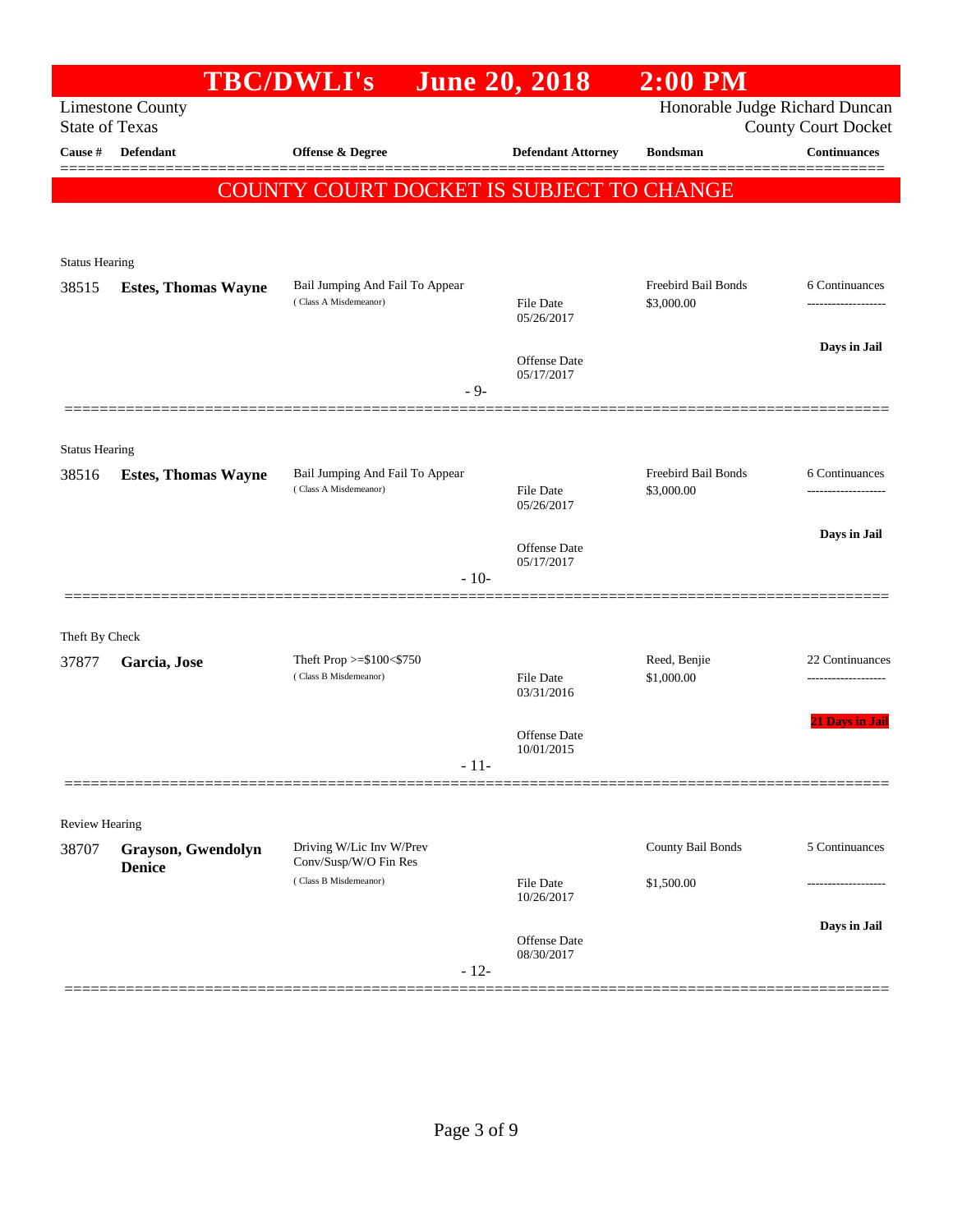| <b>State of Texas</b><br>Cause # | <b>Limestone County</b><br>Defendant | <b>TBC/DWLI's</b>                                 |        | <b>June 20, 2018</b>              | Honorable Judge Richard Duncan |                            |
|----------------------------------|--------------------------------------|---------------------------------------------------|--------|-----------------------------------|--------------------------------|----------------------------|
|                                  |                                      |                                                   |        |                                   |                                | <b>County Court Docket</b> |
|                                  |                                      | Offense & Degree                                  |        | <b>Defendant Attorney</b>         | <b>Bondsman</b>                | <b>Continuances</b>        |
|                                  |                                      | COUNTY COURT DOCKET IS SUBJECT TO CHANGE          |        |                                   |                                |                            |
| Review Hearing                   |                                      |                                                   |        |                                   |                                |                            |
| 38459                            | Hall, Serderrick<br><b>Danielle</b>  | Driving W/Lic Inv W/Prev<br>Conv/Susp/W/O Fin Res |        |                                   | County Bail Bonds              | 8 Continuances             |
|                                  |                                      | (Class B Misdemeanor)                             |        | File Date<br>04/27/2017           | \$2,000.00                     |                            |
|                                  |                                      |                                                   | $-13-$ | Offense Date<br>02/23/2017        |                                | Days in Jail               |
|                                  |                                      |                                                   |        |                                   |                                |                            |
| Review Hearing<br>38712          | Jacobs, Kenneth<br><b>Brandon</b>    | Driving W/Lic Inv W/Prev<br>Conv/Susp/W/O Fin Res |        |                                   | County Bail Bonds              | 6 Continuances             |
|                                  |                                      | (Class B Misdemeanor)                             |        | File Date<br>10/26/2017           | \$2,000.00                     |                            |
|                                  |                                      |                                                   |        | Offense Date<br>08/09/2017        |                                | Days in Jail               |
|                                  |                                      |                                                   | $-14-$ |                                   |                                |                            |
| <b>Status Hearing</b>            |                                      |                                                   |        |                                   |                                |                            |
| 38866                            | Jacobs, Kenneth<br><b>Brandon</b>    | Driving W/Lic Inv W/Prev<br>Conv/Susp/W/O Fin Res |        |                                   | County Bail Bonds              | 2 Continuances             |
|                                  |                                      | (Class B Misdemeanor)                             |        | <b>File Date</b><br>03/21/2018    | \$2,000.00                     |                            |
|                                  |                                      |                                                   |        | Offense Date<br>01/25/2018        |                                | Days in Jail               |
|                                  |                                      |                                                   | $-15-$ |                                   |                                |                            |
| <b>Status Hearing</b>            |                                      |                                                   |        |                                   |                                |                            |
| 38809                            | Neighbors, Joseph<br>Dean            | Driving W/Lic Inv W/Prev<br>Conv/Susp/W/O Fin Res |        | Justin Reed                       | Reed, Justin                   | 3 Continuances             |
|                                  |                                      | (Class B Misdemeanor)                             |        | File Date<br>01/29/2018           | \$1,500.00                     | ----------------           |
|                                  |                                      |                                                   | $-16-$ | <b>Offense</b> Date<br>11/24/2017 |                                | Days in Jail               |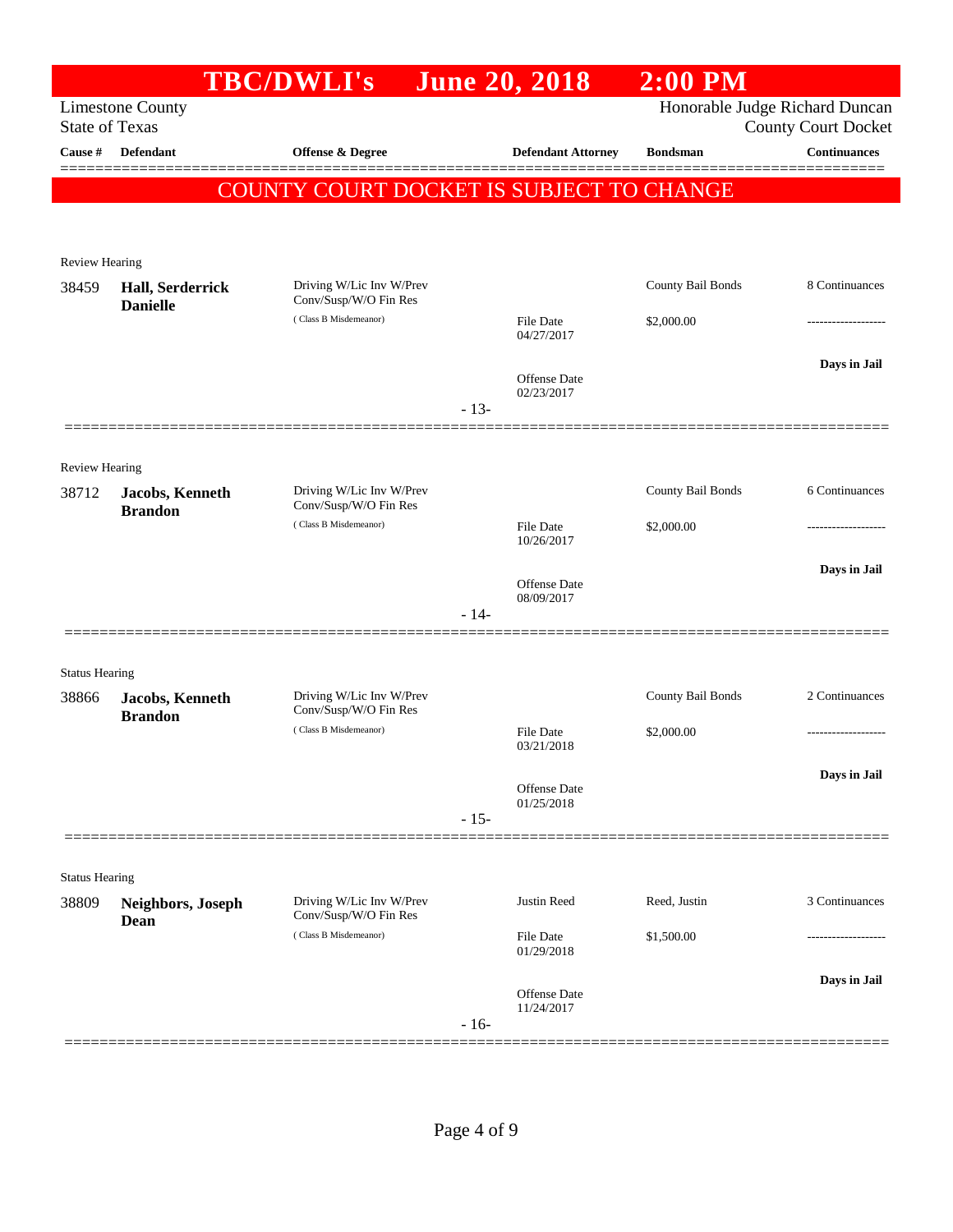|                       |                                                  | <b>TBC/DWLI's</b>                                 | <b>June 20, 2018</b>              | $2:00$ PM                      |                                                   |
|-----------------------|--------------------------------------------------|---------------------------------------------------|-----------------------------------|--------------------------------|---------------------------------------------------|
|                       | <b>Limestone County</b><br><b>State of Texas</b> |                                                   |                                   | Honorable Judge Richard Duncan |                                                   |
| Cause #               | Defendant                                        | <b>Offense &amp; Degree</b>                       | <b>Defendant Attorney</b>         | <b>Bondsman</b>                | <b>County Court Docket</b><br><b>Continuances</b> |
|                       |                                                  |                                                   |                                   |                                | ========                                          |
|                       |                                                  | COUNTY COURT DOCKET IS SUBJECT TO CHANGE          |                                   |                                |                                                   |
|                       |                                                  |                                                   |                                   |                                |                                                   |
| Review Hearing        |                                                  |                                                   |                                   |                                |                                                   |
| 38261                 | Perry, Brandon Jocole                            | Driving W/Lic Inv W/Prev<br>Conv/Susp/W/O Fin Res |                                   | Personal Bond                  | 6 Continuances                                    |
|                       |                                                  | (Class B Misdemeanor)                             | <b>File Date</b><br>11/29/2016    | \$1,000.00                     |                                                   |
|                       |                                                  |                                                   | <b>Offense Date</b>               |                                | Days in Jail                                      |
|                       |                                                  | $-17-$                                            | 10/02/2016                        |                                |                                                   |
|                       |                                                  |                                                   |                                   |                                |                                                   |
| <b>Review Hearing</b> |                                                  |                                                   |                                   |                                |                                                   |
| 38408                 | Perry, Brandon Jocole                            | Bail Jumping And Fail To Appear                   |                                   | Freebird Bail Bonds            | 6 Continuances                                    |
|                       |                                                  | (Class A Misdemeanor)                             | <b>File Date</b><br>03/22/2017    | \$2,000.00                     | -------------------                               |
|                       |                                                  |                                                   |                                   |                                | Days in Jail                                      |
|                       |                                                  |                                                   | <b>Offense Date</b><br>03/15/2017 |                                |                                                   |
|                       |                                                  | $-18-$                                            |                                   |                                |                                                   |
| Review Hearing        |                                                  |                                                   |                                   |                                |                                                   |
| 38651                 | Quintanilla, Sara                                | Driving W/Lic Inv W/Prev                          |                                   | Player Bail Bonds              | 7 Continuances                                    |
|                       | Caprice                                          | Conv/Susp/W/O Fin Res<br>(Class B Misdemeanor)    | File Date                         | \$2,000.00                     | ----------------                                  |
|                       |                                                  |                                                   | 09/18/2017                        |                                |                                                   |
|                       |                                                  |                                                   | Offense Date                      |                                | Days in Jail                                      |
|                       |                                                  | $-19-$                                            | 08/06/2017                        |                                |                                                   |
|                       |                                                  |                                                   |                                   |                                |                                                   |
| <b>Status Hearing</b> |                                                  |                                                   |                                   |                                |                                                   |
| 38846                 | Ramirez, Ricky                                   | Driving W/Lic Inv W/Prev<br>Conv/Susp/W/O Fin Res |                                   | County Bail Bonds              | 2 Continuances                                    |
|                       |                                                  | (Class B Misdemeanor)                             | <b>File Date</b><br>03/06/2018    | \$2,000.00                     |                                                   |
|                       |                                                  |                                                   |                                   |                                | Days in Jail                                      |
|                       |                                                  | $-20-$                                            | Offense Date<br>12/31/2017        |                                |                                                   |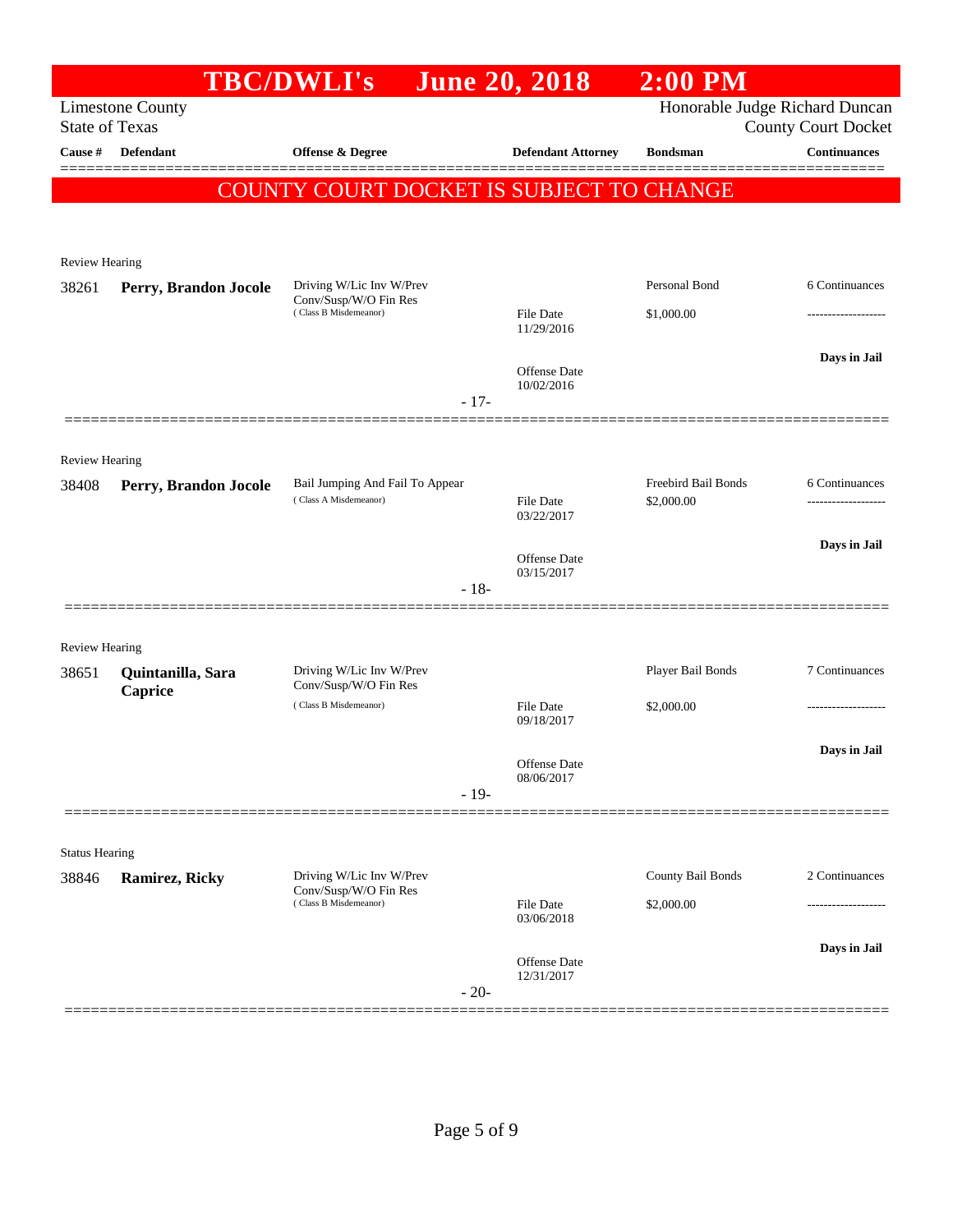|                       |                                | <b>TBC/DWLI's</b>                                        | <b>June 20, 2018</b>                    | 2:00 PM                           |                                                              |
|-----------------------|--------------------------------|----------------------------------------------------------|-----------------------------------------|-----------------------------------|--------------------------------------------------------------|
| <b>State of Texas</b> | <b>Limestone County</b>        |                                                          |                                         |                                   | Honorable Judge Richard Duncan<br><b>County Court Docket</b> |
| Cause #               | Defendant                      | <b>Offense &amp; Degree</b>                              | <b>Defendant Attorney</b>               | <b>Bondsman</b>                   | <b>Continuances</b>                                          |
|                       |                                | COUNTY COURT DOCKET IS SUBJECT TO CHANGE                 |                                         |                                   |                                                              |
| Theft By Check        |                                |                                                          |                                         |                                   |                                                              |
| 36772                 | Ray, Mary Ann                  | Theft Prop>=\$20<\$500 By Check<br>(Class B Misdemeanor) | <b>File Date</b><br>01/08/2014          | Freebird Bail Bonds<br>\$1,000.00 | 6 Continuances                                               |
|                       |                                | $-21-$                                                   | <b>Offense</b> Date<br>04/14/2012       |                                   | Days in Jail                                                 |
| <b>Status Hearing</b> |                                |                                                          |                                         |                                   |                                                              |
| 38878                 | Richardson, Jordan<br>Kentrail | Driving W/Lic Inv W/Prev<br>Conv/Susp/W/O Fin Res        |                                         | County Bail Bonds                 | 1 Continuances                                               |
|                       |                                | (Class B Misdemeanor)                                    | <b>File Date</b><br>04/10/2018          | \$1,000.00                        |                                                              |
|                       |                                | $-22-$                                                   | <b>Offense</b> Date<br>03/02/2018       |                                   | Days in Jail                                                 |
| Theft By Check        |                                |                                                          |                                         |                                   |                                                              |
| 38488                 | Smith, Tawakani                | Theft Prop $>=$ \$100 $<$ \$750<br>(Class B Misdemeanor) | Reed, Benjie<br>File Date<br>05/09/2017 |                                   | 8 Continuances                                               |
|                       |                                | $-23-$                                                   | <b>Offense</b> Date<br>06/28/2016       |                                   | Days in Jail                                                 |
| <b>Status Hearing</b> |                                |                                                          |                                         |                                   |                                                              |
| 38726                 | <b>Torres</b> , Daniel         | Driving W/Lic Inv W/Prev                                 |                                         | County Bail Bonds                 | 2 Continuances                                               |
|                       |                                | Conv/Susp/W/O Fin Res<br>(Class B Misdemeanor)           | <b>File Date</b><br>11/07/2017          | \$2,000.00                        |                                                              |
|                       |                                | $-24-$                                                   | Offense Date<br>10/12/2017              |                                   | Days in Jail                                                 |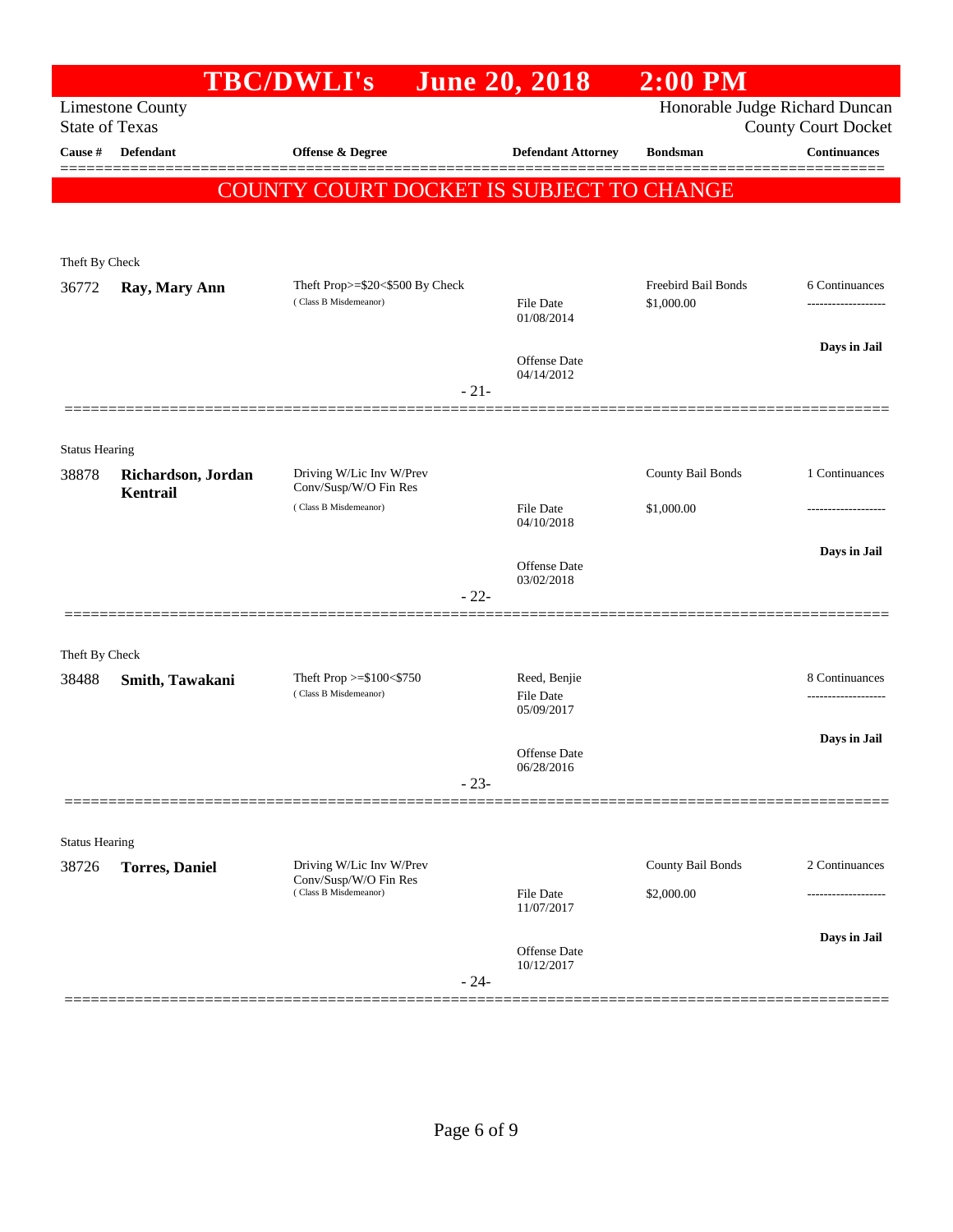|                                |                                                  | <b>TBC/DWLI's</b>                                                          | <b>June 20, 2018</b>       | $2:00$ PM                      |                            |
|--------------------------------|--------------------------------------------------|----------------------------------------------------------------------------|----------------------------|--------------------------------|----------------------------|
|                                | <b>Limestone County</b><br><b>State of Texas</b> |                                                                            |                            | Honorable Judge Richard Duncan | <b>County Court Docket</b> |
| Cause #                        | <b>Defendant</b>                                 | Offense & Degree                                                           | <b>Defendant Attorney</b>  | <b>Bondsman</b>                | <b>Continuances</b>        |
|                                |                                                  | COUNTY COURT DOCKET IS SUBJECT TO CHANGE                                   |                            |                                |                            |
|                                |                                                  |                                                                            |                            |                                |                            |
|                                |                                                  |                                                                            |                            |                                |                            |
| <b>Status Hearing</b>          |                                                  |                                                                            |                            |                                |                            |
| 38882                          | <b>Torres</b> , Daniel                           | Driving W/Lic Inv W/Prev<br>Conv/Susp/W/O Fin Res                          |                            | County Bail Bonds              | 1 Continuances             |
|                                |                                                  | (Class B Misdemeanor)                                                      | File Date<br>04/10/2018    | \$1,000.00                     |                            |
|                                |                                                  |                                                                            |                            |                                | Days in Jail               |
|                                |                                                  |                                                                            | Offense Date<br>03/15/2018 |                                |                            |
|                                |                                                  |                                                                            | $-25-$                     |                                |                            |
|                                |                                                  |                                                                            |                            |                                |                            |
| <b>Status Hearing</b><br>38828 | <b>Walpole, Jory Wayne</b>                       | Driving W/Lic Inv W/Prev                                                   |                            | County Bail Bonds              | 2 Continuances             |
|                                |                                                  | Conv/Susp/W/O Fin Res<br>(Class B Misdemeanor)                             | <b>File Date</b>           | \$1,000.00                     |                            |
|                                |                                                  |                                                                            | 02/19/2018                 |                                |                            |
|                                |                                                  |                                                                            | Offense Date               |                                | Days in Jail               |
|                                |                                                  |                                                                            | 12/12/2017<br>$-26-$       |                                |                            |
|                                |                                                  |                                                                            |                            |                                |                            |
| <b>Status Hearing</b>          |                                                  |                                                                            |                            |                                |                            |
| 38128                          | <b>West, Chris Demont</b>                        | Driving W/Lic Inv W/Prev<br>Conv/Susp/W/O Fin Res                          |                            | County Bail Bonds              | 18 Continuances            |
|                                |                                                  | (Class B Misdemeanor)                                                      | File Date<br>08/16/2016    | \$2,000.00                     |                            |
|                                |                                                  |                                                                            |                            |                                | Days in Jail               |
|                                |                                                  |                                                                            | Offense Date<br>07/03/2016 |                                |                            |
|                                |                                                  |                                                                            | $-27-$                     |                                |                            |
|                                |                                                  |                                                                            |                            |                                |                            |
| <b>Status Hearing</b>          |                                                  |                                                                            |                            |                                |                            |
| 38410                          | <b>West, Chris Demont</b>                        | Driving W/Lic Inv W/Prev<br>Conv/Susp/W/O Fin Res<br>(Class B Misdemeanor) |                            | Freebird Bail Bonds            | 13 Continuances            |
|                                |                                                  |                                                                            | File Date<br>03/22/2017    | \$1,500.00                     |                            |
|                                |                                                  |                                                                            | Offense Date               |                                | Days in Jail               |
|                                |                                                  |                                                                            | 02/12/2017                 |                                |                            |
|                                |                                                  |                                                                            | $-28-$                     |                                |                            |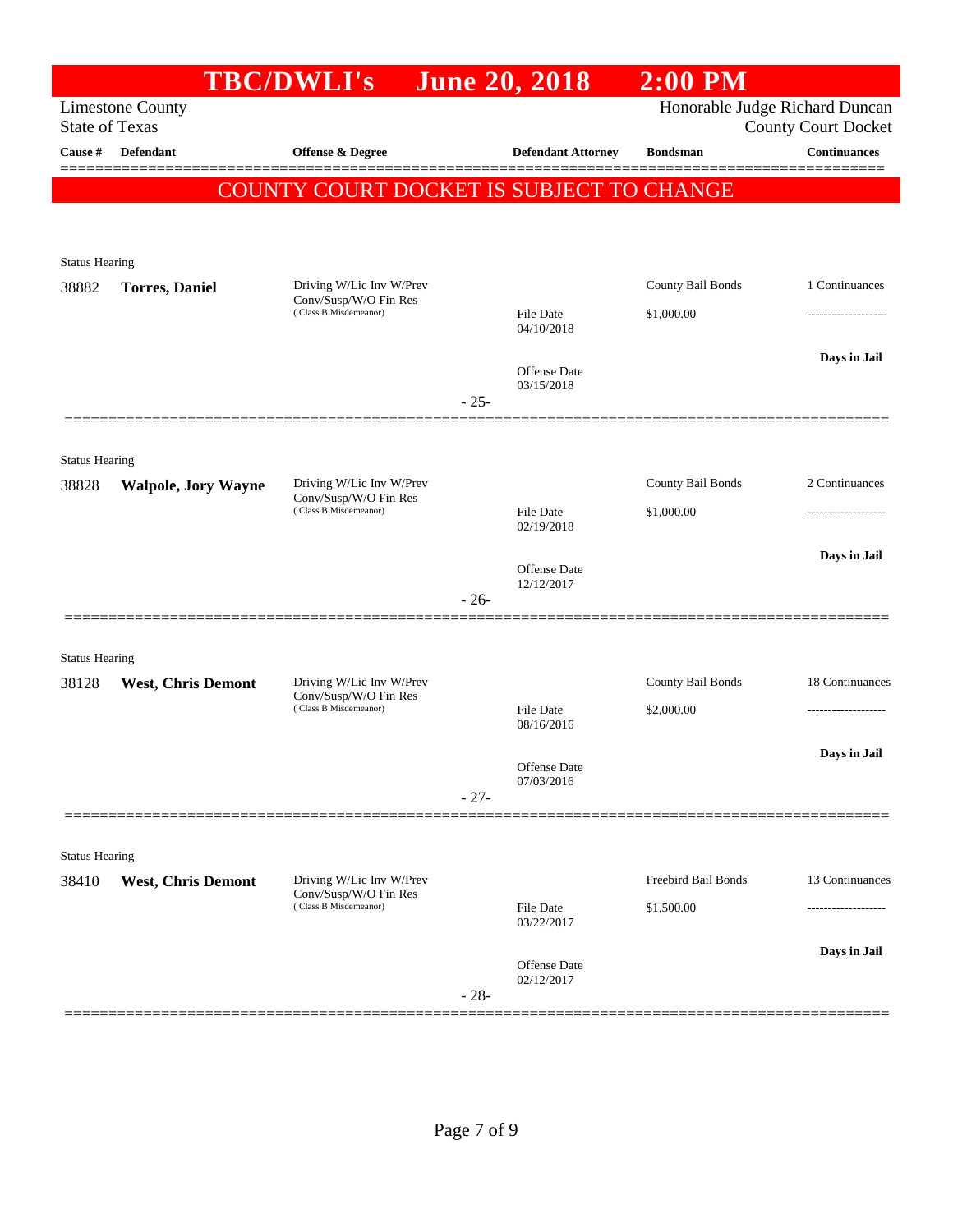|                                  |                         | <b>TBC/DWLI's</b>                              |        | <b>June 20, 2018</b>              | $2:00$ PM         |                                                   |
|----------------------------------|-------------------------|------------------------------------------------|--------|-----------------------------------|-------------------|---------------------------------------------------|
|                                  | <b>Limestone County</b> |                                                |        |                                   |                   | Honorable Judge Richard Duncan                    |
| <b>State of Texas</b><br>Cause # | Defendant               | Offense & Degree                               |        | <b>Defendant Attorney</b>         | <b>Bondsman</b>   | <b>County Court Docket</b><br><b>Continuances</b> |
|                                  |                         |                                                |        |                                   |                   |                                                   |
|                                  |                         | COUNTY COURT DOCKET IS SUBJECT TO CHANGE       |        |                                   |                   |                                                   |
|                                  |                         |                                                |        |                                   |                   |                                                   |
| <b>Review Hearing</b>            |                         |                                                |        |                                   |                   |                                                   |
| 38401                            | Williams, Teresa Ann    | Driving W/Lic Inv W/Prev                       |        |                                   | County Bail Bonds | 12 Continuances                                   |
|                                  |                         | Conv/Susp/W/O Fin Res<br>(Class B Misdemeanor) |        | File Date                         | \$1,000.00        |                                                   |
|                                  |                         |                                                |        | 03/16/2017                        |                   |                                                   |
|                                  |                         |                                                |        | <b>Offense</b> Date               |                   | Days in Jail                                      |
|                                  |                         |                                                | $-29-$ | 02/10/2017                        |                   |                                                   |
|                                  |                         |                                                |        |                                   |                   |                                                   |
| <b>Review Hearing</b>            |                         |                                                |        |                                   |                   |                                                   |
| 38124                            | <b>Wimberly, Toryee</b> | Driving W/Lic Inv W/Prev                       |        |                                   | Personal Bond     | 5 Continuances                                    |
|                                  | <b>David</b>            | Conv/Susp/W/O Fin Res<br>(Class B Misdemeanor) |        | File Date                         | \$2,000.00        |                                                   |
|                                  |                         |                                                |        | 08/16/2016                        |                   |                                                   |
|                                  |                         |                                                |        | <b>Offense</b> Date               |                   | Days in Jail                                      |
|                                  |                         |                                                | $-30-$ | 04/30/2016                        |                   |                                                   |
|                                  |                         |                                                |        |                                   |                   |                                                   |
| <b>Review Hearing</b>            |                         |                                                |        |                                   |                   |                                                   |
| 38274                            | <b>Wimberly, Toryee</b> | Bail Jumping And Fail To Appear                |        |                                   | Personal Bond     | 5 Continuances                                    |
|                                  | <b>David</b>            | (Class A Misdemeanor)                          |        | File Date                         | \$1,000.00        |                                                   |
|                                  |                         |                                                |        | 12/02/2016                        |                   |                                                   |
|                                  |                         |                                                |        | <b>Offense Date</b>               |                   | Days in Jail                                      |
|                                  |                         |                                                |        | 11/22/2016                        |                   |                                                   |
|                                  |                         |                                                | $-31-$ |                                   |                   |                                                   |
|                                  |                         |                                                |        |                                   |                   |                                                   |
| Review Hearing<br>38405          | <b>Wimberly, Toryee</b> | Driving W/Lic Inv W/Prev                       |        |                                   | Personal Bond     | 5 Continuances                                    |
|                                  | David                   | Conv/Susp/W/O Fin Res                          |        |                                   |                   |                                                   |
|                                  |                         | (Class B Misdemeanor)                          |        | File Date<br>03/17/2017           | \$1,000.00        |                                                   |
|                                  |                         |                                                |        |                                   |                   | Days in Jail                                      |
|                                  |                         |                                                |        | <b>Offense Date</b><br>02/26/2017 |                   |                                                   |
|                                  |                         |                                                | $-32-$ |                                   |                   |                                                   |